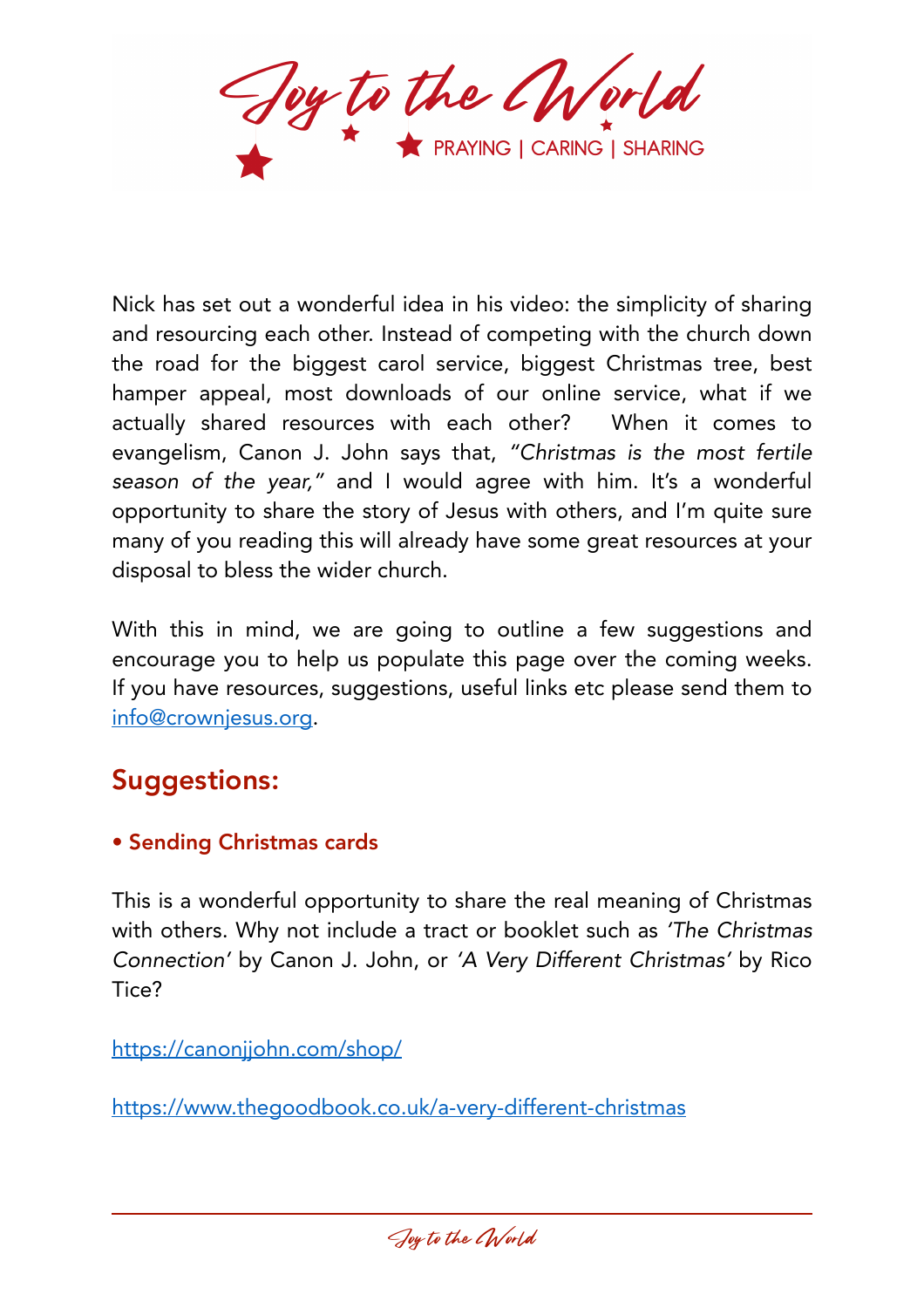Additionally, think about cards that have a clear Christian message on the front cover. As they say, a picture can paint a thousand words. The Goodbook company have some excellent resources:

[https://www.thegoodbook.co.uk/christmas/christmas-menu/christmas](https://www.thegoodbook.co.uk/christmas/christmas-menu/christmas-cards/)[cards/](https://www.thegoodbook.co.uk/christmas/christmas-menu/christmas-cards/)

### • Buying someone a book

A book themed around the Christmas story is another great idea. You could ask them to have a coffee with you afterwards to discuss their thoughts and hear any questions they may have. If cost is an issue there are some brilliant reads online such as this one from Max Lucado:

<https://maxlucado.com/it-began-in-a-manger-christmas/>

## • Inviting people to attend a carol service with you or watch one online

Canon J. John has produced a fantastic resource with over 500 churches committed to showing it this Christmas.

The *'Christmas Unwrapped'* initiative is a powerful way of bringing the good news of Jesus Christ to as many people as possible this Christmas. By signing up you will receive a number of items which you can choose to use in your online service:

- A Christmas message recorded in their new purpose-built TV studio
- A Bible reading by Sir David Suchet
- *'What Christmas means to me'*, by Sir Cliff Richard
- A recorded Christmas song from Matt Redman
- An animated re-telling of the Christmas Story for children

Joy to the CWorld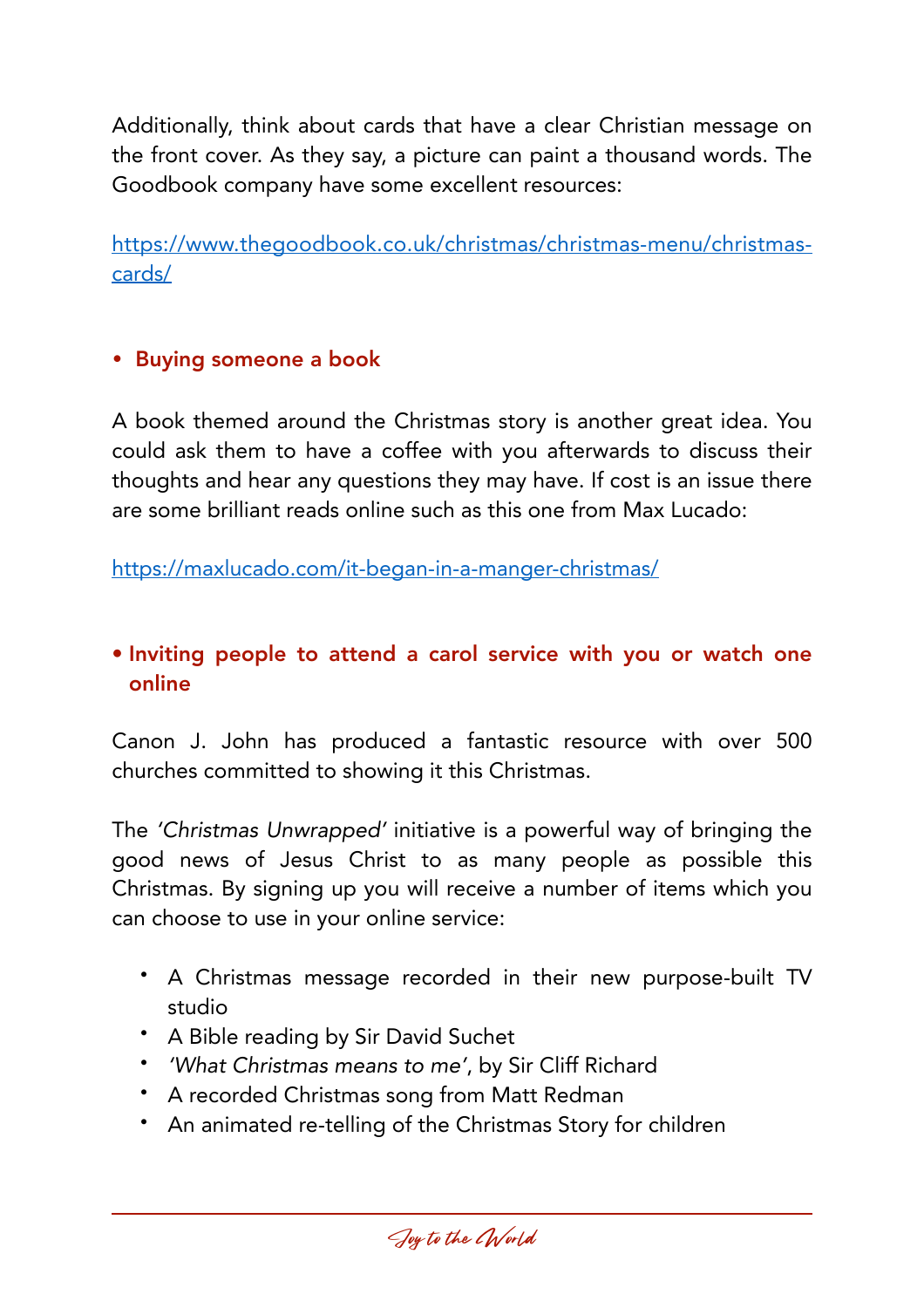• Social media graphics which you can use to promote the Christmas service

Perhaps you could ask your church to use this resource? For more information visit:

<https://canonjjohn.com/christmas-2020/>

#### • Street evangelism

Now please don't be put off by past experiences or your understanding of what street evangelism is. We started our Belfast Prayer Room as a Christmas project 6 years ago. The idea was to use a vacant shop unit in the city centre as a place for people to rest from the busyness of shopping, have a coffee and mince pie, a conversation around Christmas and receive prayer.

It didn't stop there. 6 years on, the prayer room is still open each Monday and we have seen more adults respond to the gospel on the street than through any other means of evangelism.

By going onto the streets in a team (not alone) and offering to pray with others, you will open up more opportunities than you can imagine. People are looking for meaning, truth, peace, hope and a future, and Jesus has the answers. Remember, don't miss the moment to be invitational - ask the question: *"Would you like to be forgiven? Would like to invite Jesus into your life?"*

#### • Sharing the Christmas story with others through conversation

Below is a helpful message you may want to use when sharing the good news of Jesus with others. You could read it with a friend over a coffee, or better still summarise it in your own words. What is important is that you pause, ask questions and invite conversation: *"Does that make sense?", "Can you follow this ok?", "Have you heard* 

Joy to the CWorld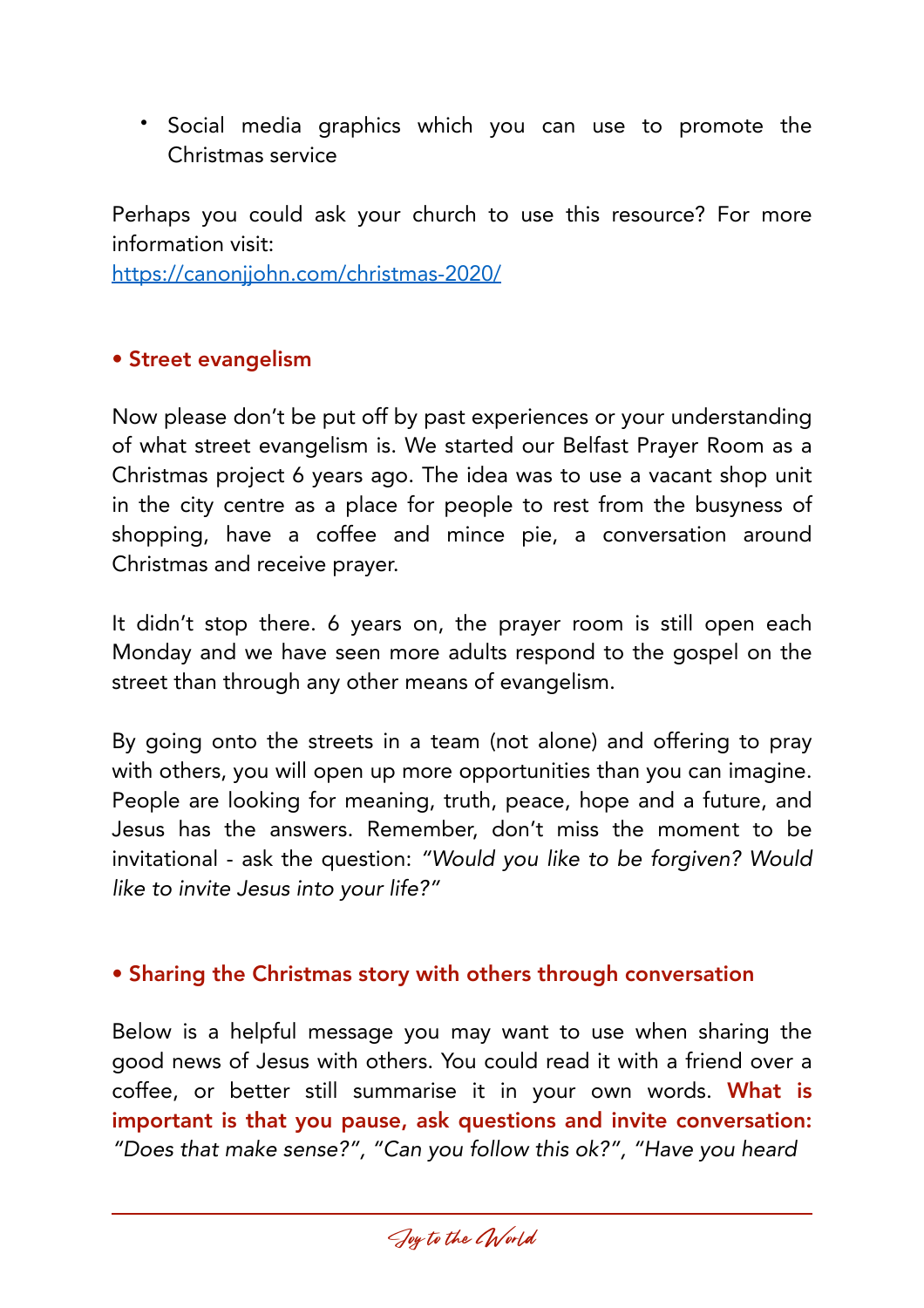*it like this before?", "Do you have any questions?"* This can help people process what is being said.

What is Christmas really all about? I'll give you a clue: it's in the name -Christmas...a celebration of Christ. We celebrate the fact that the King of Heaven willingly stepped from His throne, removed His crown and royal robe and descended into our world. He became a baby, was birthed into a cold night amongst sheep, cows, donkeys and bugs.

C.S. Lewis describes it like this, *"God has landed on enemy occupied soil."* He breaths our air, cries for His milk and depends on the very people He created to warm Him and love Him. Michael Card wrote in a song, *"There is nothing more fantastic and wild, as a mother made by her very own child."*

It's astonishing that Jesus, the son of God, would give up the riches of Heaven to lie in an animal feeder. His mother, a teenage girl, I'm sure had no idea what to do with a baby that is now crying for milk while His surrogate father Joseph watches on in wonder…What will become of this child? Who is he?

An angel helps us understand more, declaring, *"A Saviour has been born."* The baby sleeping in a manger would one day hang on a cross. Those hands that playfully reached out to his mother would one day be pierced by nails. This is the wonder of Christmas; that this baby is the saviour of the world.

We really only appreciate Christmas when seen in the light of the cross. Jesus would one day become a man known to many as a faith healer, preacher, prophet and Rabbi but to others, the son of God. By age thirty he was feeding the hungry, healing the sick, making friends with misfits and sharing a radical message of love and hope. Three years later he died after being showered with spit, whipped and nailed to a cross for claiming to be God.

Joy to the CWorld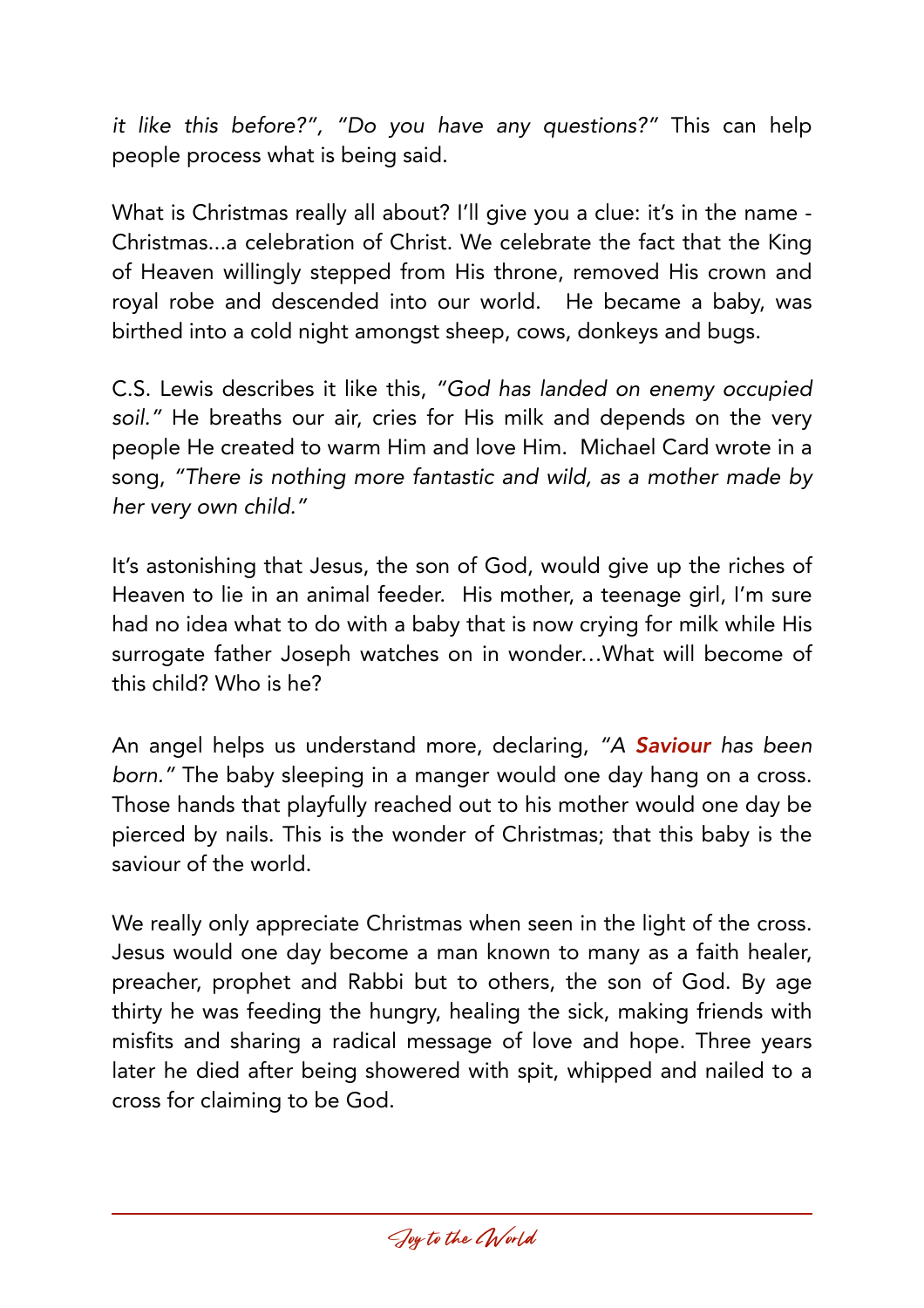The following Sunday Jesus rose from the dead, was seen by over five hundred people and within weeks this new faith was spreading like wildfire. He is the most famous person in human history. No politician, army, nation, or religious leader has affected the world like Jesus.

Christmas only makes sense in the light of the cross, only when we see the significance of his death can we truly celebrate his birth.

His death was unlike any other because he died for each of us. One thing we all have in common is sin (our own selfish words, thoughts and deeds). No matter how big or small, the verdict is the same. We are guilty of sin before a loving, holy God and justice must be done. Either we pay for our sin or someone else pays it for us.

The Good News is that Jesus came to take our place and the punishment we deserve so that we might be forgiven and reconciled to God. When we admit we are sinners and invite Jesus to be our personal rescuer, friend and Lord we are given a new life.

That first Christmas ordinary people encountered the extraordinary King. The supernatural meets the natural, the creator meets the created, the King of Heaven meets peasants on the hillside, the immortal meets the mortal. 2,000 years later Jesus is still doing the same and touching the lives of ordinary people.

Maybe He will do it today for you? By remembering Jesus, understanding his mission, recognizing your need for Him and receiving this free gift you can enter into a real living relationship with Jesus. Today you can invite Jesus to take up residence in your heart. The Inn keeper had no room for him…what about you?

Romans 5:8: *"For God demonstrated His own love towards us that while we were yet sinners Christ died for us."*

Joy to the CWorld